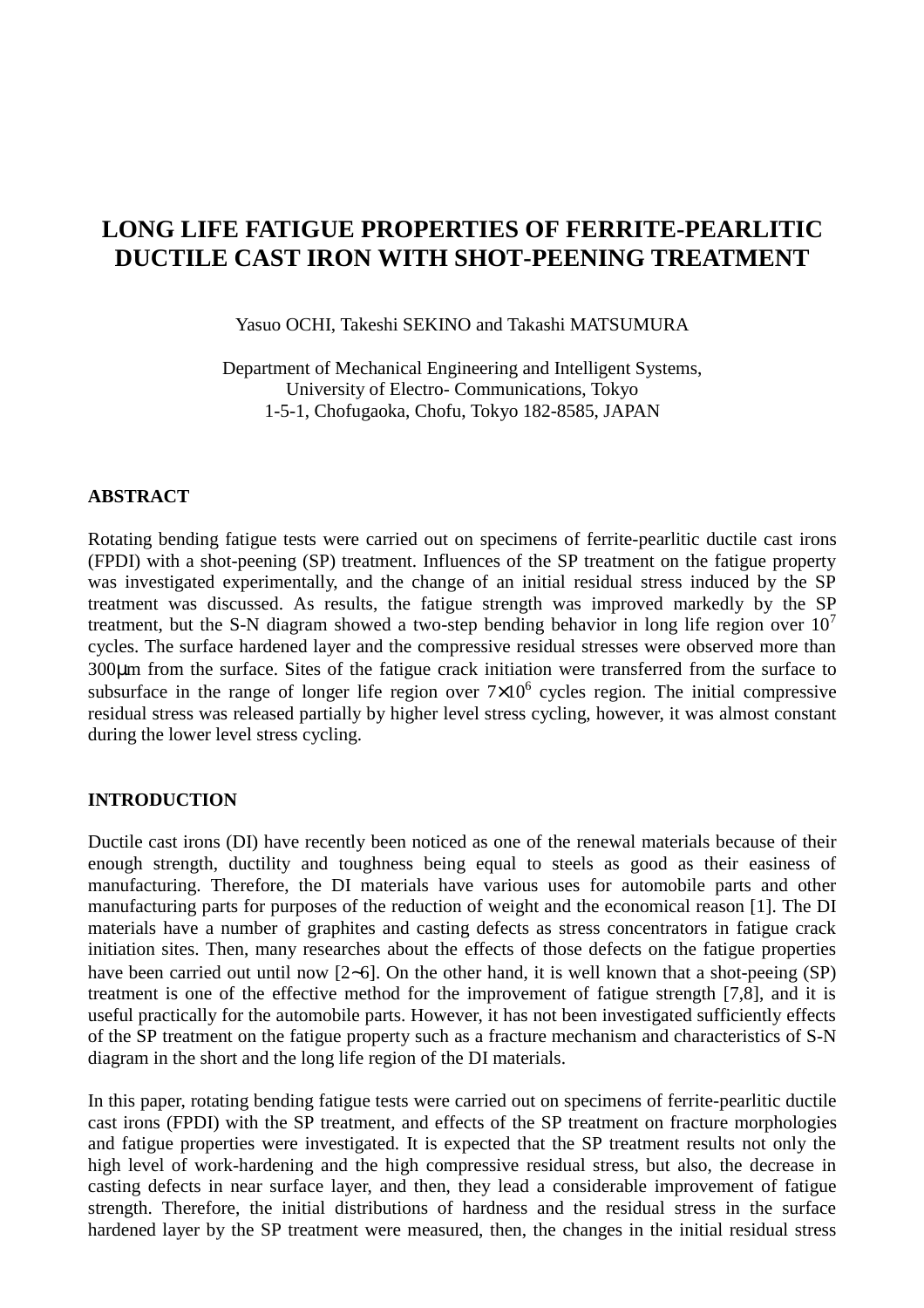were discussed during cyclic stressing. Furthermore, differences in fatigue fracture morphologies in the short and the long regions of fatigue life were discussed from detailed observations of crack initiation sites with a scanning electron microscopy.

# **EXPERIMENTAL PROCEDURE**

The material used in this study was a ferrite-pearlitic ductile cast iron (FPDI), and the chemical compositions (wt.%) are C:3.79, Si:2.20, Mn:0.22, P:0.012, S:0.007 and Mg:0.26, respectively. Surface microstructure is shown in Figure 1 and the structure is composed with distributed spheroidal graphites surrounded by ferrite structure and pearlite structure as a matrix. The characteristics of the microstructure were measured by means of an image processing analysis technique, and the nodularity h<sub>g</sub>: 83.7%, the nodule count n<sub>g</sub>:175(1/mm<sup>2</sup>), the ferritic area fraction f<sub>f</sub>:65.1%, the pearlitic area fraction  $f_p$ :23.6%, the graphite area fraction  $f_g$ :11.3%.



Figure 1 Surface microstructure of FPDI material.

Test specimen is solid round bar type with a shallow groove in the central part as shown in Figure 2. The surface of the specimen was finished with buffing to mirror finish, and this condition of the specimen is named as the AC (as cast) material. The conditions of the shot-peening treatment is as follows; a shot size:φ0.6mm steel with a hardness of HCR 53, air pressure: 0.245MPa, and arc height: 0.4mm. The specimens are named as the SP materials. The mechanical properties of both of the AC and the SP materials are almost similar. And the AN (annealed) materials were prepared for reducing the effect of the residual stress, and the annealed condition was 500°C for 2 hrs.



Figure 2 Shape and dimensions of specimen.

The distributions of hardness and residual stress in the internal direction were measured in order to investigate the effects of the SP treatment. Micro-Vickers hardness tester was used for the measurement of hardness distribution of the disc section cut from the SP treated specimens, and the hardness of ferritic area was measured. X-ray diffraction device was used for the measurement of residual stress of specimens surface which was removed repeatedly by electro-polishing. The conditions of X-ray method with Cr-Kα for residual stress measurement is as follows; a diffraction: α-Fe[211], a tube voltage: 30Kv and a tube current: 40mA. Fatigue tests were carried out on the Figure 2 Shape and dimensions of specimen.<br>
The distributions of hardness and residual stress in the internal direction were measured in order to<br>
investigate the effects of the SP treatment. Micro-Vickers hardness tester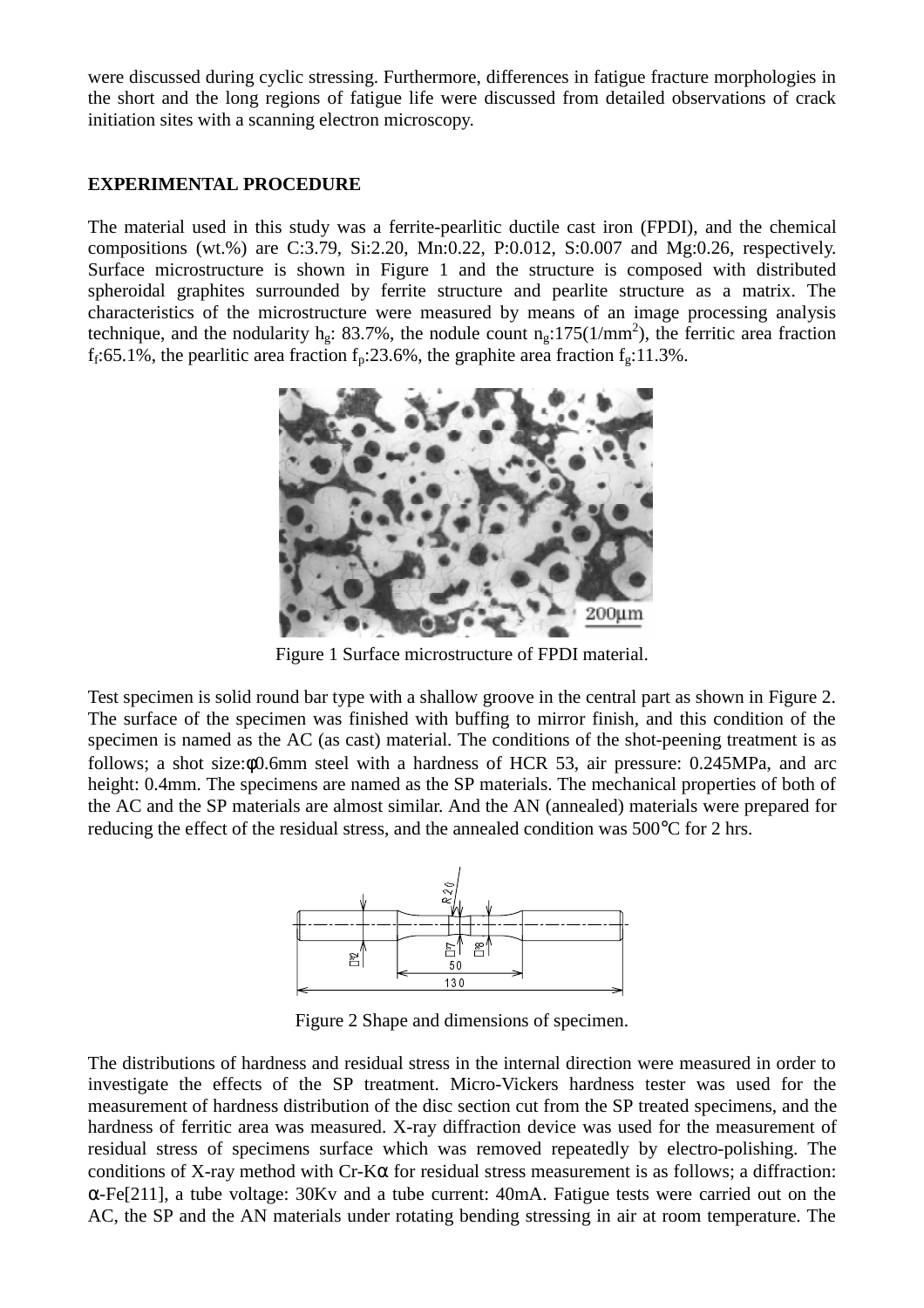change of the residual stress during fatigue process was examined by the above X-ray diffraction method. And also, the crack initiation sites were observed for the fracture surface by a electron microscopy (SEM).

# **EXPERIMENTAL RESULTS AND DISCUSSION**

Figure 3 shows the distribution of Vickers hardness in the internal direction from the surface. The hardness distribution of the AC material showed almost constant values, and the surface hardened layer of the SP material was observed more than 300µm depth from the surface. In the AN material, the surface hardened layer was disappeared and the hardness distribution showed almost constant, but the hardness value was lower slightly than the AC material. Figure 4 shows the distribution of the residual stress in the internal direction from the surface. In the AC material, the residual stress showed about zero except the work-hardened layer of very surface by specimen working. In the SP material, the compressive residual stress existed in 500µm depth from the surface, and also, the maximum value of the SP materials was about -450MPa at 20µm depth from the surface. As the surface roughness induced by the SP treatment is assumed to be a factor reducing the fatigue strength, the surface roughness of the SP specimen was measured. The values of the maximum surface roughness  $R_{\text{max}}$  were 2.8um, 43.8um and 43.0um for the AC, the SP and the AN materials, respectively, and it is clear that the roughness of the SP and the AN material increased remarkably with comparing of that of the AC material.



Figure 3 Hardness distribution in the internal direction of the AC, the SP and the AN materials.



Figure 4 Residual stress distribution in the internal direction of the AC and the SP materials.

Figure 5 shows a typical cross sectional microstructure of the surface hardened layer of the SP material. From the observation, the deformation of the basic matrix of ferrite- pearlitic structure and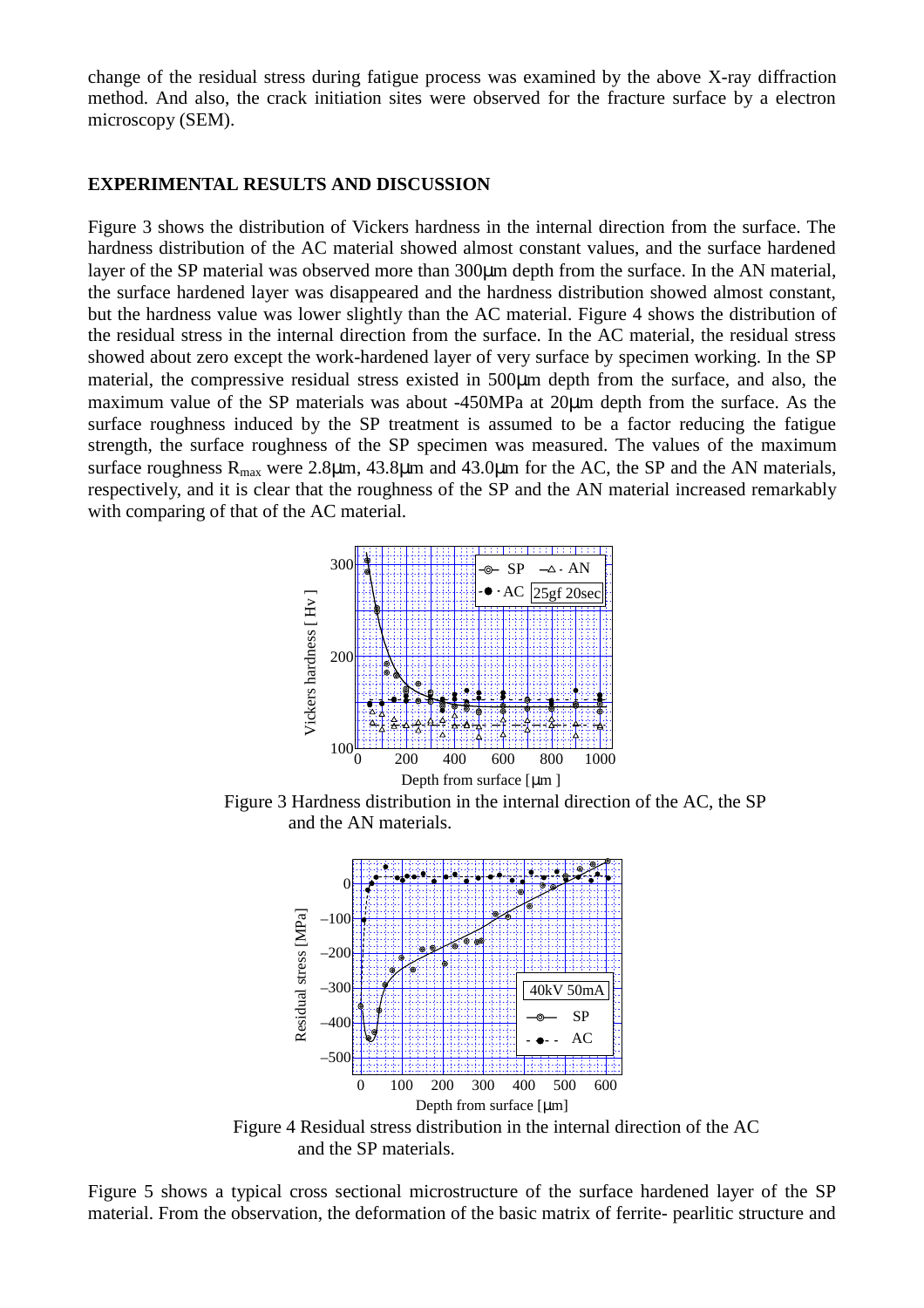the spheroidal graphites occurred by the SP treatment in the region of about 100µm depth from the surface, and the microshrinkages near the surface were not observed because of the SP treatment.



Figure 5 Cross sectional microstructure of the SP material.

Figure 6 shows the results of fatigue tests of the SP, the AC and the AN materials. The fatigue strength of the SP material was improved remarkably comparing with the AC materials, but, the S-N diagram of the SP material showed a two-step bending behavior in the long life region which the apparent horizontal limit existed at the stress amplitude of  $350MPa$  over  $10<sup>6</sup>$  cycles region, and after that the fatigue strength fell down over  $10<sup>7</sup>$  cycles region. This behavior has not been reported about the SP treated DI materials, but there have been reported some times in very long life fatigue region of high strength steels. And, the fatigue limit of the AC material was 220MPa, and then, the fatigue strength of the AN materials showed lower than that of the AC material, and this meant that the fatigue strength was reduced from the notch effects of surface roughness induced by the SP treatment. Both of the S-N diagram of the AC and the AN materials didn't show the two-step bending behavior as like in the case of the SP material.



Figure 6 S-N diagrams of the AC, the SP and the AC materials.

From the observations of fracture surfaces of the AC and the SP materials, all the crack initiation sites of the AC materials in whole region of fatigue life, and of the SP materials in the shorter life region before  $5\times10^6$  cycles were gathering graphites or casting defects existing just under the surface as similar as having been reported in the several kinds of DI materials [2∼6]. Figure 7 shows an example of the crack initiation site of the SP material. In this case, the stress amplitude  $\sigma_a$  was 370MPa, and the number of cycles to failure  $N_f$  was 5.744 $\times$ 10<sup>5</sup> cycles. However, the sites of the fatigue crack initiations of the SP materials in the longer life region than  $7\times10^6$  cycles were transferred from the surface to subsurface, and the crack initiation sites of that case were casting defects existing in over 300µm depth from the surface. Fig.8 shows an example of the fracture surface of the crack initiation site in case of  $\sigma_a = 346 MPa$ ,  $N_f = 2.05 \times 10^7$  cycles. In the Figure 6, the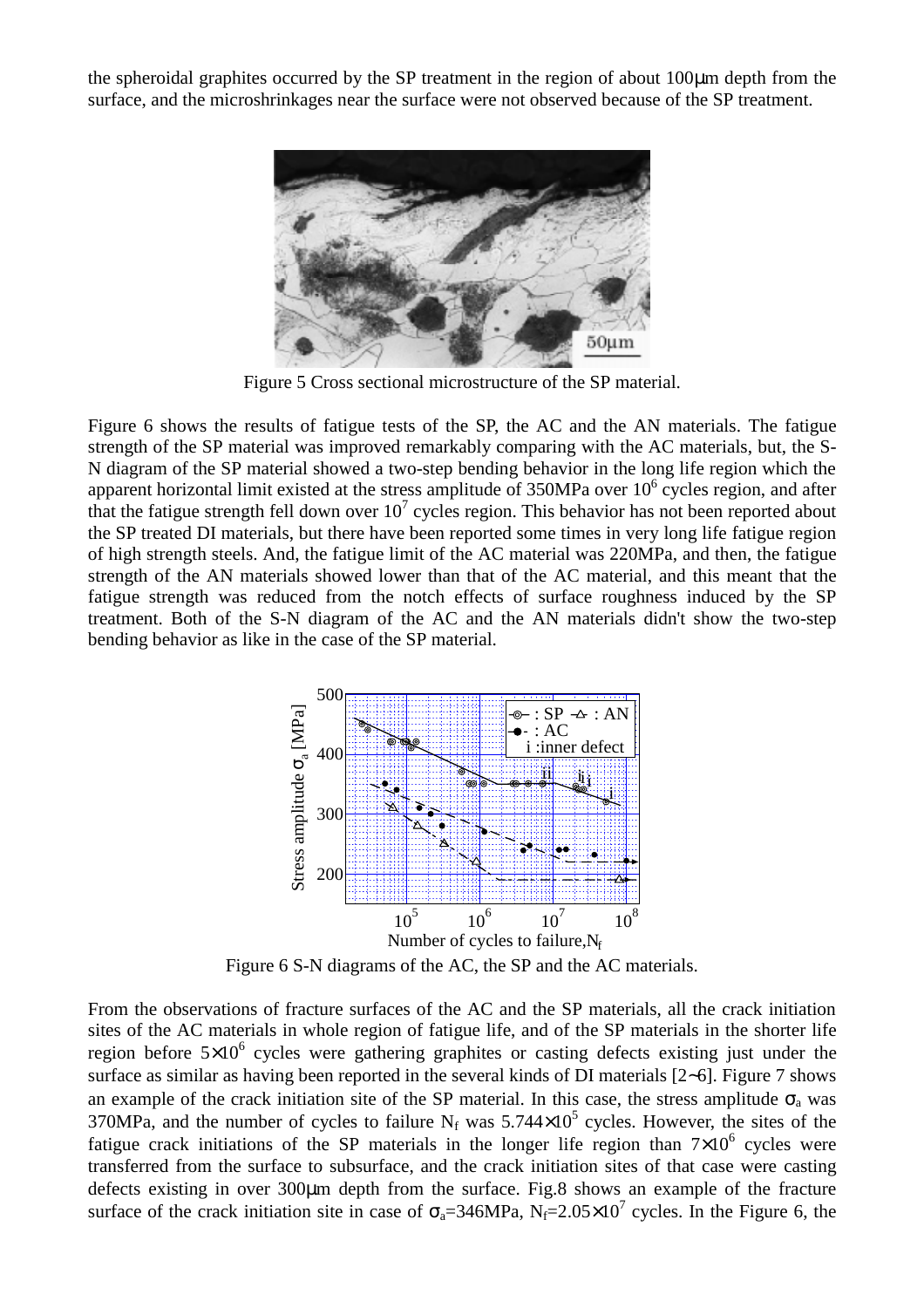marks i show the specimens fractured from the inner defects. And, the average depth of crack initiation sites existed about 300∼700µm and the depth didn't depend on the stress amplitude. And, the root area of the defect size was about 85∼195µm, and also didn't depend on the stress amplitude.



Figure 7 Crack initiation site in the shorter range of fatigue life,  $\sigma_{a}$ =370MPa, N<sub>f</sub>=5.744×10<sup>5</sup> of the SP material.



 (a) the lower magnification (b) the higher magnification Figure 8 Crack initiation site in the longer range of fatigue life,  $\sigma_{a} = 346 MPa$ , N<sub>f</sub> $= 2.05 \times 10^{7}$  of the SP material.

Figure 9 shows changes of the compressive residual stresses during fatigue process. The measurement of the residual stress changes were carried out for two levels of stress amplitude; the higher level was 450MPa, being the surface fracture type, and the lower level as 340MPa, being the internal fracture type. From the results, the compressive residual stress in the higher level stress, decreased at very early stage and saturated at the initial cyclic stressing. On the other hand, it was almost constant during fatigue process in the lower level stress cycling.



Figure 9 Changes of the surface residual stresses during fatigue process of the SP materials.

From the results of Figure 9, the changes of the initial compressive residual stresses was 80MPa for